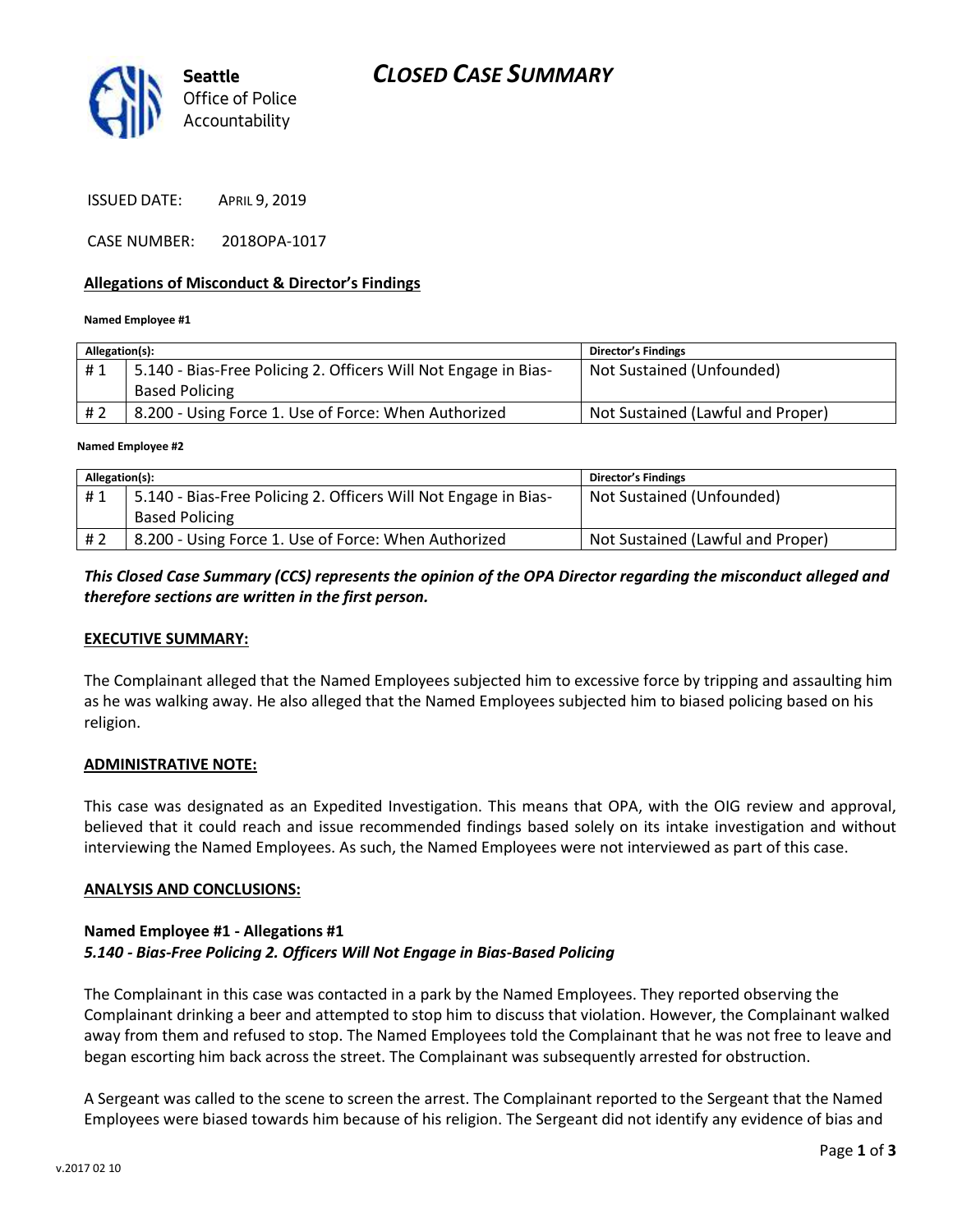

**Seattle** *Office of Police Accountability*

# *CLOSE CASE SUMMARY*

OPA CASE NUMBER: 2018OPA-1017

concluded that the Complainant may have been suffering from mental illness, due to his meandering statements and speech pattern. However, pursuant to SPD policy, the Sergeant referred this matter to OPA and this investigation ensued.

SPD policy prohibits biased policing, which it defines as "the different treatment of any person by officers motivated by any characteristic of protected classes under state, federal, and local laws as well other discernible personal characteristics of an individual." (SPD Policy 5.140.) This includes different treatment based on the race of the subject. (*See id*.)

From my review of the record, including the Department video, I find no evidence indicating that the Named Employees engaged in biased policing or acted in any type of a discriminatory manner towards the Complainant. The Named Employees had no way of knowing what the Complainant's religion was at the time of this stop and took law enforcement action against him based on his conduct, not due to his membership in any protected class. As such, I recommend that this allegation be Not Sustained – Unfounded as against both Named Employees.

## Recommended Finding: **Not Sustained (Unfounded)**

# **Named Employee #1 - Allegation #2** *8.200 - Using Force 1. Use of Force: When Authorized*

As noted above, The Named Employees attempted to detain the Complainant to investigate his consuming an alcoholic beverage in a public location. The Complainant refused to obey the Named Employees' commands for him to stop walking away from them. When he failed to do so, the Named Employees made physical contact with him by taking hold of the Complainant's arms and escorting him back to the park. This force was de-minimis. The Complainant reported to the screening Sergeant that the officers tripped him and assaulted him; however, the Department video of this incident did not support the Complainant's account.

SPD Policy 8.200(1) requires that force used by officers be reasonable, necessary and proportional. Whether force is reasonable depends "on the totality of the circumstances" known to the officers at the time of the force and must be balanced against "the rights of the subject, in light of the circumstances surrounding the event." (SPD Policy 8.200(1).) The policy lists a number of factors that should be weighed when evaluating reasonableness. (*See id*.) Force is necessary where "no reasonably effective alternative appears to exist, and only then to the degree which is reasonable to effect a lawful purpose." (*Id*.) Lastly, the force used must be proportional to the threat posed to the officer. (*Id*.)

I find that the force used on the Complainant was reasonable and necessary to place the Complainant under arrest, to handcuff him, and to escort him back to the park. Moreover, the force was also proportional to effectuate the officers' lawful purpose and was only that force needed to do so. Lastly, the Department video of this incident does not support the Complainant's allegations concerning the force used by the Named Employees. For these reasons, I find that the force applied during this incident was consistent with policy and I recommend that this allegation be Not Sustained – Lawful and Proper as against both Named Employees.

# Recommended Finding: **Not Sustained (Lawful and Proper)**